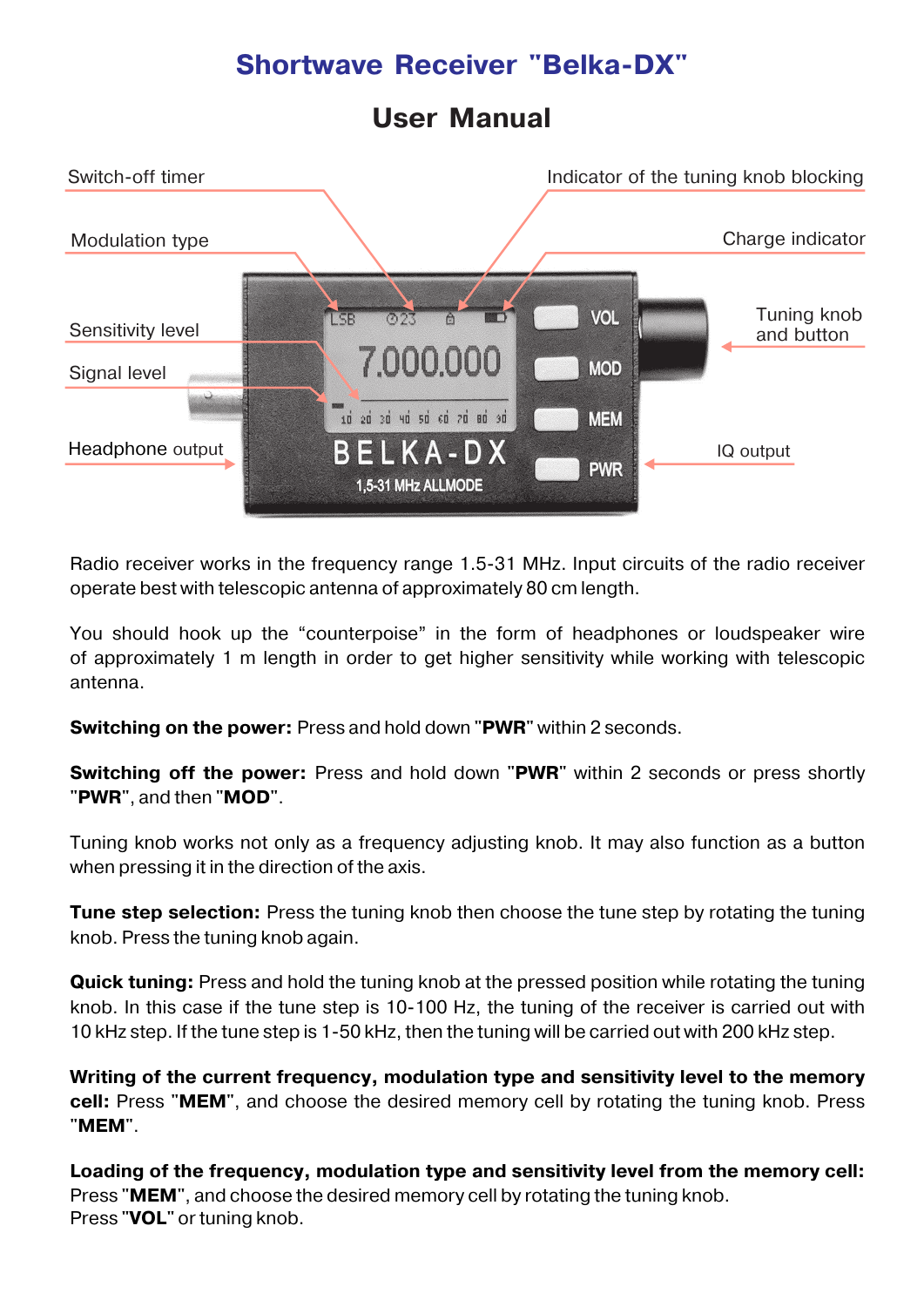**Modulation type selection:** Press **"MOD"** and choose the desired modulation type by rotating the tuning knob. Press the tuning knob or press **"MOD"** twice in **CWU** mode/press **"MOD"** three times in other modes.

**CWU\*, LSB, USB**, **NFM** - operating modes**.**

**AM1** - amplitude modulation with envelope detector.

**AM2** - amplitude modulation with pseudosynchronous detector.

\*Сarrier frequency of signal in CW mode is displayed the same way as in USB mode

Tune step and passbands for each modulation type (**CW**, **LSB**/**USB**, **AM1**/**AM2**, **NFM**) are loaded to the memory cell separately. If, for example, the tune step for LSB and USB is set up at 50 Hz and for **AM1** or **AM2** at 5 kHz, then when switching over **AM1** or **AM2** to **LSB** or **USB** the tune step will be selected automatically at 50 Hz. When switching back to **AM1** or **AM2** the tune step will be selected automatically at 5 kHz. The same is relevant to the passbands.

**Selecting the central frequency (pitch) of the telegraph filter in CW mode:** Press "**MOD**" twice,then choose the central frequency of the telegraph filter by rotating the tuning knob. Press the tuning knob or "**MOD**".

**Selecting the high cutoff in other modes:** Press "**MOD**" twice, then choose the desired frequency by rotating the tuning knob. Press the tuning knob or "**MOD**" twice.

**Selecting the low cutoff in other modes:** Press "**MOD**" three times, then choose the desired frequency by rotating the tuning knob. Press the tuning knob or "**MOD**".

**Adjusting the volume:** Press "**VOL**", then rotate the tuning knob to adjust the volume. Radio receiver will automatically switch to the main screen 5 seconds after rotating the tuning knob. Press the tuning knob or "**VOL**" twice for immediate return to the main screen.

**Adjusting the sensitivity:** Press "**VOL**" twice, then adjust the sensitivity by rotating the tuning knob. Radio receiver will automatically switch to the main screen 5 seconds after rotating the tuning knob. Press the tuning knob or "**VOL**" for immediate return to the main screen.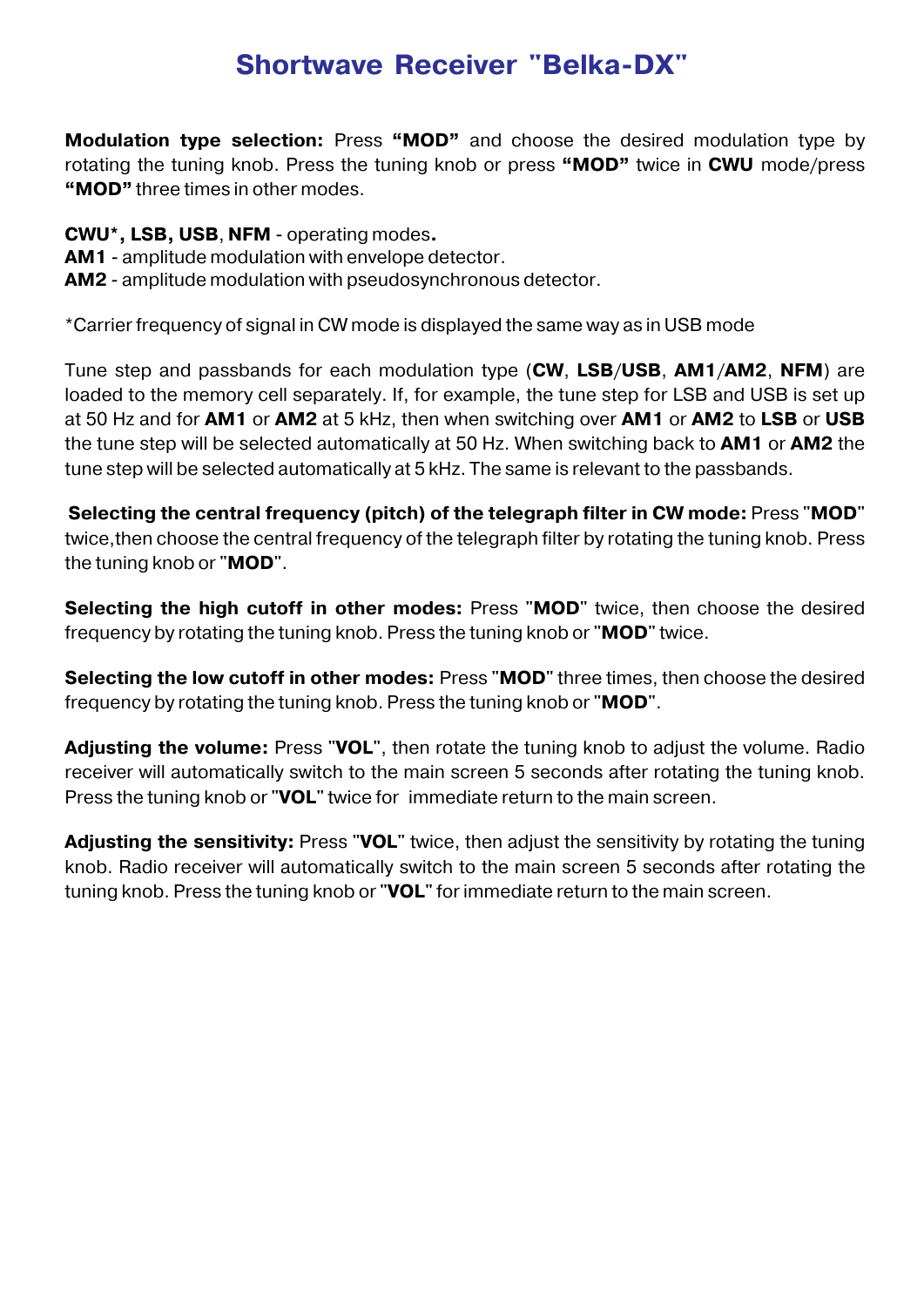Noise may occur at some frequencies due to the work of the display. Turn off the display to remove noise.

**Switching off the display:** Press and hold down "**MOD**" within 2 seconds. The display will be switched off.

**Switching off the tuning knob:** Press and hold down "**VOL**" within 2 seconds. Lock indicator will appear at the top of the screen.

When the tuning knob is switched off, switching on and off the display is carried out by pressing "**MOD**".

### **Switching on the display and the tuning knob:** Press "**PWR**", "**MEM**" or "**VOL**".

**Settings menu:** Press shortly "**PWR**", then choose the desired menu item by rotating the tuning knob. Press the tuning knob or "**PWR**" to enter the selected item.

#### **Menu items:**

**tmr:** Switch-off timer. Choose time when the radio receiver will be automatically switched off. When choosing "**off**" the radio receiver will not be switched off automatically. The timer starts again after the restart of the radio receiver.

#### **blt:** backlight of the display - 3 modes.

"**off**" - backlight is always off.

"**tch**" - backlight is switched on by pressing buttons or rotating the tuning knob.

Backlight is switched off automatically after 12 seconds.

"**on**" - backlight is always on.

#### **ONm:** Switching on method - 2 modes.

"**imm**" - receiver will be switched on immediately when pressing"**PWR**".

"**del**" - receiver will be switched on when pressing and holding down "**PWR**" within 2 seconds.

 **"vlc"** - press and hold down the tuning knob then press "**PWR**" to switch on the receiver. This ON method may be used to avoid accidental switching on of the receiver while carrying it in a bag or pocket.

Choose the desired value or menu item by rotating the tuning knob. Enter the desired value by pressing the tuning knob or "**PWR**". Press the tuning knob or "**PWR**" to return to the main screen.